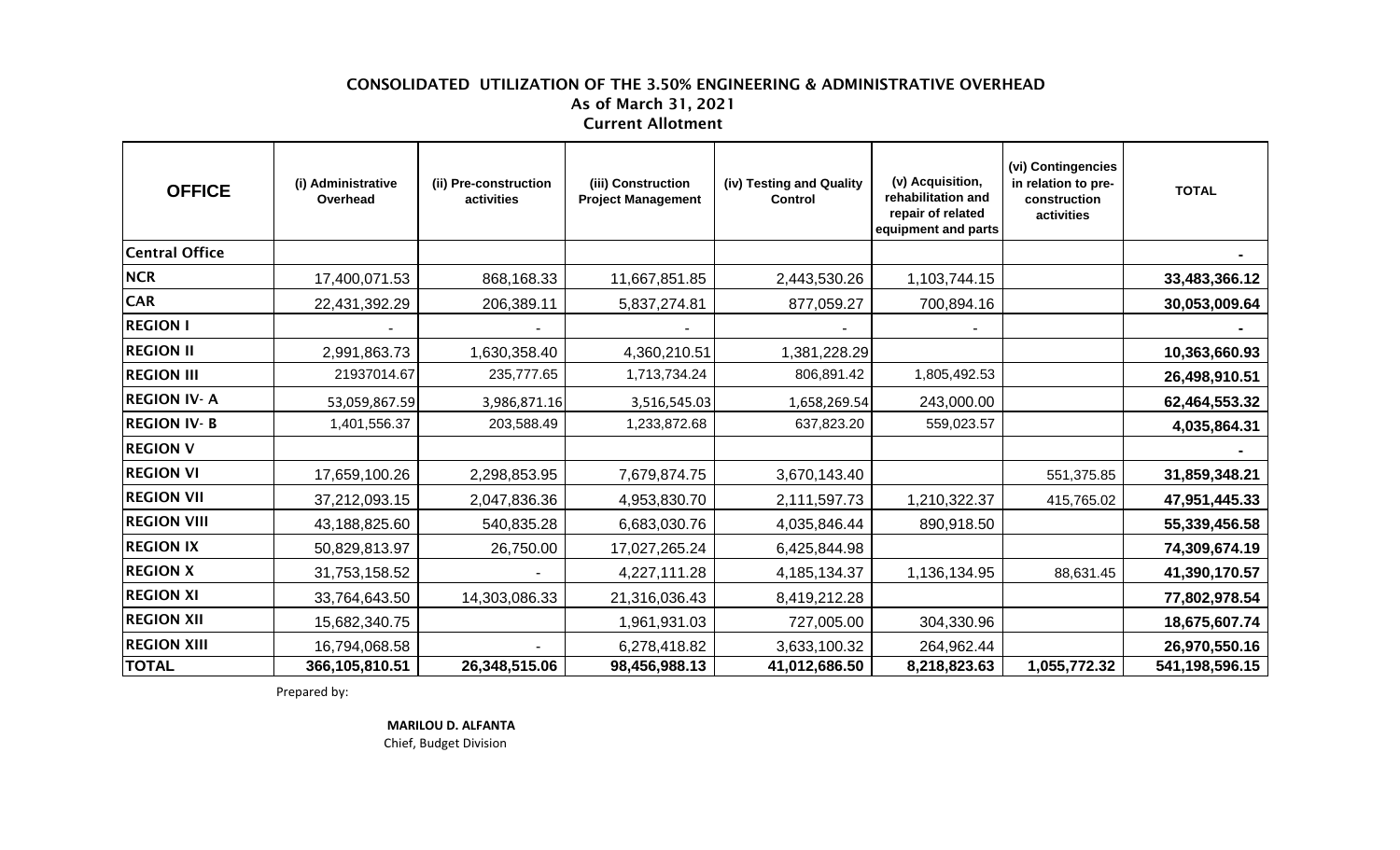## CONSOLIDATED UTILIZATION OF THE 3.50% ENGINEERING & ADMINISTRATIVE OVERHEAD As of March 31, 2021 47,594,027.03 Extended Allotment

| <b>OFFICE</b>         | (i) Administrative<br>Overhead | (ii) Pre-construction<br>activities | (iii) Construction<br><b>Project Management</b> | (iv) Testing and Quality<br><b>Control</b> | (v) Acquisition,<br>rehabilitation and<br>repair of related<br>equipment and parts | (vi) Contingencies<br>in relation to pre-<br>construction<br>activities | <b>TOTAL</b>   |
|-----------------------|--------------------------------|-------------------------------------|-------------------------------------------------|--------------------------------------------|------------------------------------------------------------------------------------|-------------------------------------------------------------------------|----------------|
| <b>Central Office</b> | 72,488,313.66                  |                                     |                                                 |                                            |                                                                                    |                                                                         | 72,488,313.66  |
| <b>NCR</b>            | 27,479,948.08                  | 5,446,150.04                        | 10,680,236.77                                   | 3,740,503.09                               | 25,710,312.59                                                                      |                                                                         | 73,057,150.57  |
| <b>CAR</b>            | 4,231,748.48                   |                                     | 706,279.32                                      | 152,999.03                                 |                                                                                    |                                                                         | 5,091,026.83   |
| <b>REGION I</b>       | 32,885,715.75                  |                                     |                                                 |                                            | 5,170.00                                                                           |                                                                         | 32,890,885.75  |
| <b>REGION II</b>      | 18,762,781.87                  |                                     | 22,395,047.03                                   | 13,242,508.44                              | 401,600.00                                                                         |                                                                         | 54,801,937.34  |
| <b>REGION III</b>     | 49,502,965.98                  | 7,648,494.41                        | 4,882,412.74                                    | 2,788,805.35                               | 18,020,137.63                                                                      |                                                                         | 82,842,816.11  |
| <b>REGION IV-A</b>    | 54,183,895.79                  | 9,370,929.60                        | 10,105,514.93                                   | 6,755,904.96                               |                                                                                    |                                                                         | 80,416,245.28  |
| <b>REGION IV-B</b>    | 19,474,120.30                  | 576,082.77                          | 3,892,366.24                                    | 2,067,733.38                               | 71,618.12                                                                          |                                                                         | 26,081,920.81  |
| <b>REGION V</b>       |                                |                                     |                                                 |                                            |                                                                                    |                                                                         |                |
| <b>REGION VI</b>      | 27,637,114.01                  | 3,724,200.06                        | 9,326,668.63                                    | 4,957,324.73                               | 5,252,202.42                                                                       |                                                                         | 50,897,509.85  |
| <b>REGION VII</b>     | 23,511,366.45                  | 1,308,785.91                        | 2,981,466.19                                    | 1,036,050.14                               | 137,898.91                                                                         |                                                                         | 28,975,567.60  |
| <b>REGION VIII</b>    | 27,122,066.62                  | 1,648,656.50                        | 1,634,861.20                                    | 4,354,884.78                               | 132,666.72                                                                         |                                                                         | 34,893,135.82  |
| <b>REGION IX</b>      | 6,249,818.76                   | 200,743.89                          | 2,668,244.38                                    | 744,010.70                                 | 2,227,247.03                                                                       |                                                                         | 12,090,064.76  |
| <b>REGION X</b>       | 70,076,535.07                  | 955,165.40                          | 5,622,077.54                                    | 1,759,473.50                               | 328,667.81                                                                         | 88,631.45                                                               | 78,830,550.77  |
| <b>REGION XI</b>      | 17,770,094.51                  | 11,502.35                           | 13,207,598.23                                   |                                            | 6,607,021.90                                                                       |                                                                         | 37,596,216.99  |
| <b>REGION XII</b>     | 7,280,932.86                   | 91,133.50                           |                                                 | 2,178,451.68                               | 1,375,571.39                                                                       |                                                                         | 10,926,089.43  |
| <b>REGION XIII</b>    | 19,190,273.65                  |                                     | 21,337,472.32                                   | 2,474,101.58                               | 810,161.80                                                                         |                                                                         | 43,812,009.35  |
| <b>TOTAL</b>          | 477,847,691.84                 | 30,981,844.43                       | 109,440,245.52                                  | 46,252,751.36                              | 61,080,276.32                                                                      | 88,631.45                                                               | 725,691,440.92 |

Prepared by:

 **MARILOU D. ALFANTA**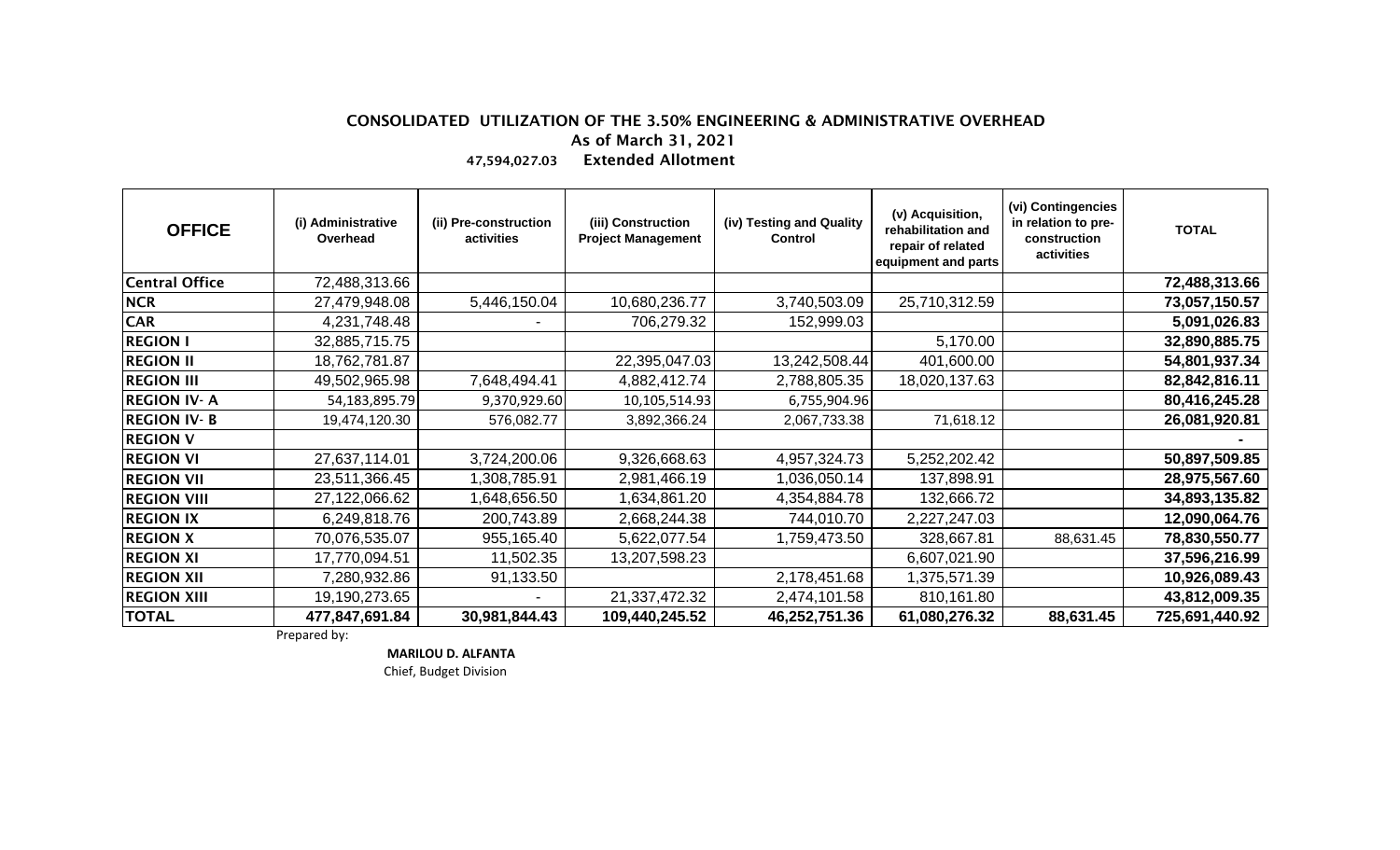## CONSOLIDATED UTILIZATION OF THE 3.50% ENGINEERING & ADMINISTRATIVE OVERHEAD As of March 31, 2021 Continuing Appropriation

| <b>OFFICE</b>         | (i) Administrative<br>Overhead | (ii) Pre-construction<br>activities | (iii) Construction<br><b>Project Management</b> | (iv) Testing and Quality<br><b>Control</b> | (v) Acquisition,<br>rehabilitation and<br>repair of related<br>equipment and parts | (vi) Contingencies<br>in relation to pre-<br>construction<br>activities | <b>TOTAL</b>   |
|-----------------------|--------------------------------|-------------------------------------|-------------------------------------------------|--------------------------------------------|------------------------------------------------------------------------------------|-------------------------------------------------------------------------|----------------|
| <b>Central Office</b> |                                |                                     |                                                 |                                            |                                                                                    |                                                                         |                |
| <b>NCR</b>            |                                |                                     |                                                 |                                            |                                                                                    |                                                                         |                |
| <b>CAR</b>            |                                |                                     |                                                 |                                            |                                                                                    |                                                                         |                |
| <b>REGION I</b>       | 25, 132, 181.09                |                                     |                                                 |                                            | 3,079,000.00                                                                       |                                                                         | 28,211,181.09  |
| <b>REGION II</b>      |                                |                                     |                                                 |                                            |                                                                                    |                                                                         |                |
| <b>REGION III</b>     | 120,240.98                     |                                     | 843,757.33                                      |                                            |                                                                                    |                                                                         | 963,998.31     |
| <b>REGION IV-A</b>    |                                |                                     |                                                 |                                            |                                                                                    |                                                                         |                |
| <b>REGION IV-B</b>    |                                |                                     |                                                 |                                            |                                                                                    |                                                                         | $\sim$         |
| <b>REGION V</b>       |                                |                                     |                                                 |                                            |                                                                                    |                                                                         |                |
| <b>REGION VI</b>      |                                |                                     |                                                 |                                            |                                                                                    |                                                                         | ۰.             |
| <b>REGION VII</b>     |                                |                                     |                                                 |                                            |                                                                                    |                                                                         | $\blacksquare$ |
| <b>REGION VIII</b>    |                                |                                     |                                                 |                                            |                                                                                    |                                                                         |                |
| <b>REGION IX</b>      |                                |                                     |                                                 |                                            |                                                                                    |                                                                         | $\blacksquare$ |
| <b>REGION X</b>       |                                |                                     |                                                 |                                            |                                                                                    |                                                                         |                |
| <b>REGION XI</b>      |                                |                                     |                                                 |                                            |                                                                                    |                                                                         |                |
| <b>REGION XII</b>     |                                |                                     |                                                 |                                            |                                                                                    |                                                                         | $\blacksquare$ |
| <b>REGION XIII</b>    |                                |                                     |                                                 |                                            |                                                                                    |                                                                         |                |
| <b>TOTAL</b>          | 25,252,422.07                  | ۰.                                  | 843,757.33                                      | $\blacksquare$                             | 3,079,000.00                                                                       | $\blacksquare$                                                          | 29,175,179.40  |

Prepared by:

 **MARILOU D. ALFANTA**